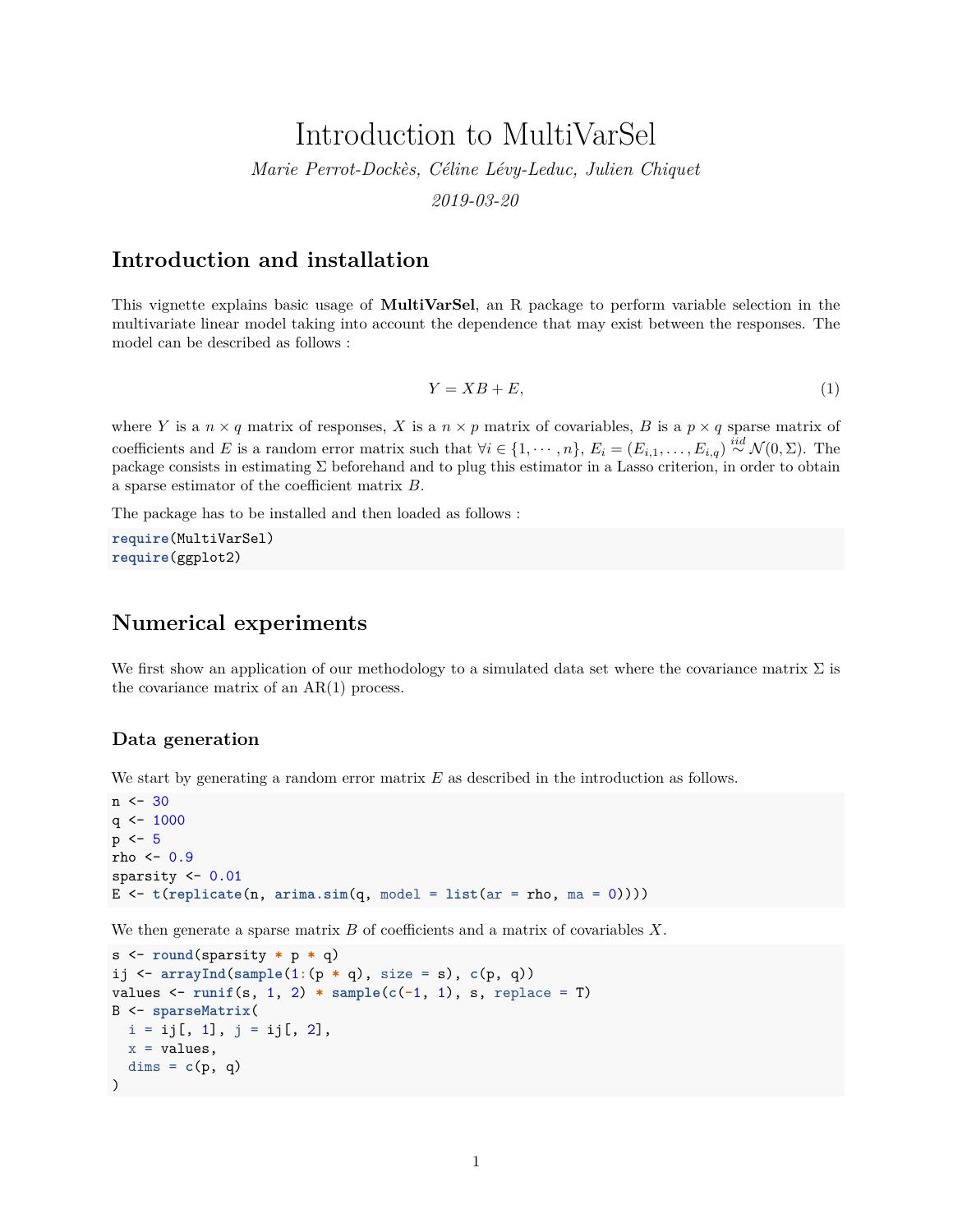X <- **matrix**(**rnorm**(n **\*** p), n, p) Y <- X **%\*%** B **+** E

#### **Whitening test**

To apply our methodology we start by estimating the matrix *E* which is obtained by fitting a linear model with the design matrix  $X$  to all the columns of  $Y$  as if they were independent:

```
E hat \leq residuals(\text{lm}(as.matrix(Y) \sim X + 0))
```
We then use a Portmanteau test to check if each row of this matrix  $\widehat{E}$  is a white noise or not.

**whitening\_test**(E\_hat)

#### ## [1] 0

The *p*-value is smaller than 0.05 hence we reject the hypothesis that each row of the residuals matrix is a white noise which is an expected result since each row of  $E$  is an  $AR(1)$  process.

#### **Whitening**

We then try to remove the dependence among the columns of the residuals matrix by estimating the covariance matrix of the rows of *E*. To estimate it we try different structures for this covariance. The simplest assumption is that each row of  $E$  follows an  $AR(1)$  process, we also propose a modelling where each row is an  $ARMA(p,q)$ process and a nonparametric one where  $\Sigma$  is only assumed to be Toeplitz. To compare these different dependence modellings we perform a Portmanteau test on the "whitened" matrix  $\widehat{E}\widehat{\Sigma}^{-1/2}$ , where  $\widehat{\Sigma}^{-1/2}$  is the square root of the inverse of the estimation of  $\Sigma$ .

With the following code we test the  $AR(1)$ ,  $ARMA(1,1)$  and nonparametric dependence structures :

**whitening\_choice**(E\_hat, **c**("AR1", "ARMA", "nonparam"), pAR = 1, qMA = 1)

| ## |             |  | Pvalue |                   | Decision |
|----|-------------|--|--------|-------------------|----------|
|    | $\#$ # AR1  |  |        | 0.916 WHITE NOISE |          |
|    | ## ARMA 1 1 |  |        | 0.92 WHITE NOISE  |          |
|    | ## nonparam |  |        | 1 WHITE NOISE     |          |

We then select the simplest model that allows us to remove the dependence in the data, in that case the AR(1) modelling. We compute the square root of the inverse of the estimator of the covariance matrix of each row of the residuals matrix using the  $AR(1)$  modelling as follows:

```
square_root_inv_hat_Sigma <- whitening(E_hat, "AR1", pAR = 1, qMA = 0)
```
In order to whiten the data (remove the dependence), we transform the data as follows:

<span id="page-1-0"></span>
$$
\boldsymbol{Y}\widehat{\boldsymbol{\Sigma}}_q^{-1/2} = \boldsymbol{X}\boldsymbol{B}\widehat{\boldsymbol{\Sigma}}_q^{-1/2} + \boldsymbol{E}\widehat{\boldsymbol{\Sigma}}_q^{-1/2}.
$$
 (2)

The idea is then to use the Lasso criterion introduced by Tibshirani in 1996, and available in the R package glmnet on these whitened data. We recall that in the classical linear model

$$
\mathcal{Y} = \mathcal{X}\mathcal{B} + \mathcal{E},
$$

where Y, B and E are vectors and X is a matrix, the Lasso estimator of B is defined by

$$
\widehat{\mathcal{B}}(\lambda) = \mathrm{Argmin}_{\mathcal{B}} \left\{ \|\mathcal{Y} - \mathcal{X}\mathcal{B}\|_2^2 + \lambda \|\mathcal{B}\|_1 \right\}.
$$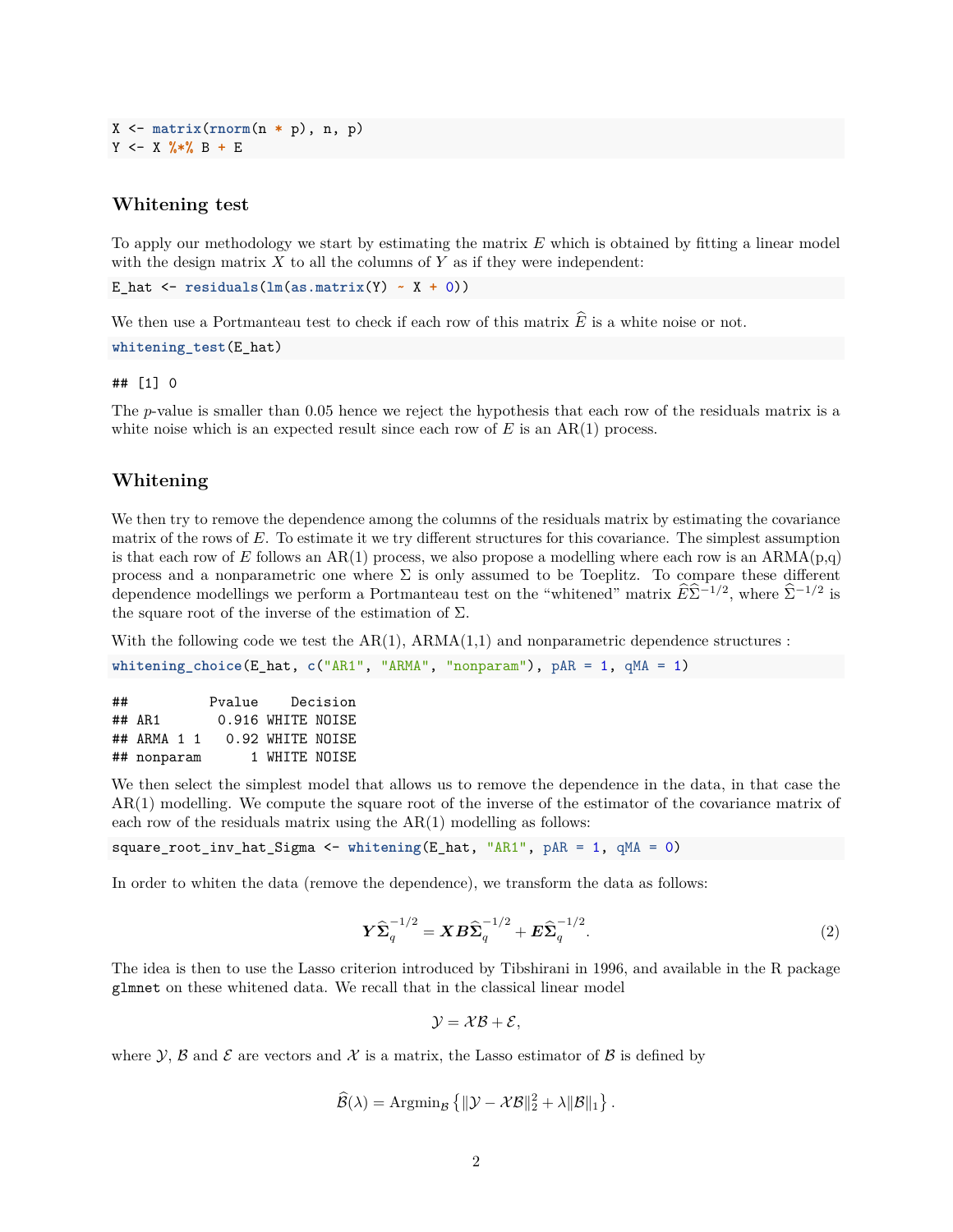In order to be able to use the Lasso criterion we will apply the *vec* operator to [\(2\)](#page-1-0)

$$
\mathcal{Y} = vec(\mathbf{Y}\widehat{\boldsymbol{\Sigma}}^{-1/2}) = vec(\mathbf{X}\boldsymbol{B}\widehat{\boldsymbol{\Sigma}}^{-1/2}) + vec(\boldsymbol{E}\widehat{\boldsymbol{\Sigma}}^{-1/2})
$$
  
= (( $\widehat{\boldsymbol{\Sigma}}^{-1/2}$ )'  $\otimes$   $\mathbf{X}$ ) $vec(\boldsymbol{B}) + vec(\boldsymbol{E}\widehat{\boldsymbol{\Sigma}}^{-1/2})$   
=  $\mathcal{X}\mathcal{B} + \mathcal{E}$ .

#### **Variable selection**

The Lasso criterion applied to  $\mathcal{Y} = vec(Y \hat{\Sigma}^{-1/2})$  will provide an estimation of the non null positions of  $\mathcal{B} = vec(\mathbf{B})$  and hence the non null positions of *B*. In order to avoid false positive positions we add a stability selection step. These different steps (whitening, vectorization, Lasso, stability selection) are implemented in the function variable\_selection of the R package MultiVarSel.

```
Frequencies <- variable_selection(
  Y = Y, X = X, square_root_inv_hat_Sigma,
  nb_repli = 1000, parallel = FALSE
\mathcal{L}
```
Parallel computing is also supported by this function. To make it work, users must download the package doMC which is not available on Windows platforms (it is on others).

**require**(doMC)

```
## Loading required package: doMC
## Loading required package: iterators
registerDoMC(cores = 4)
Frequencies <- variable_selection(
 Y = Y, X = X, square_root_inv_hat_Sigma,
 nb_repli = 1000, parallel = TRUE
)
```
In the previous command line, nb\_replis corresponds to the number of replications which is used in the stability selection. The following plot displays the frequencies at which each coefficient of *B* is considered as being non null.

```
p <- ggplot(
  data = Frequencies[Frequencies$frequency >= 0.95, ],
  \texttt{aes}(x = \texttt{Names_of}_y, y = \texttt{Names_of}_X,color = frequency, fill = frequency )) +
  geom_tile(size = 0.75) +
  scale_color_gradient2(midpoint = 0.95, mid = "orange") +
  scale_fill_gradient2(midpoint = 0.95, mid = "orange") +
  theme bw() +theme(axis.text.x = element_test(angle = 90)) +ylab("Levels of X") + xlab("Names of Y")
p
```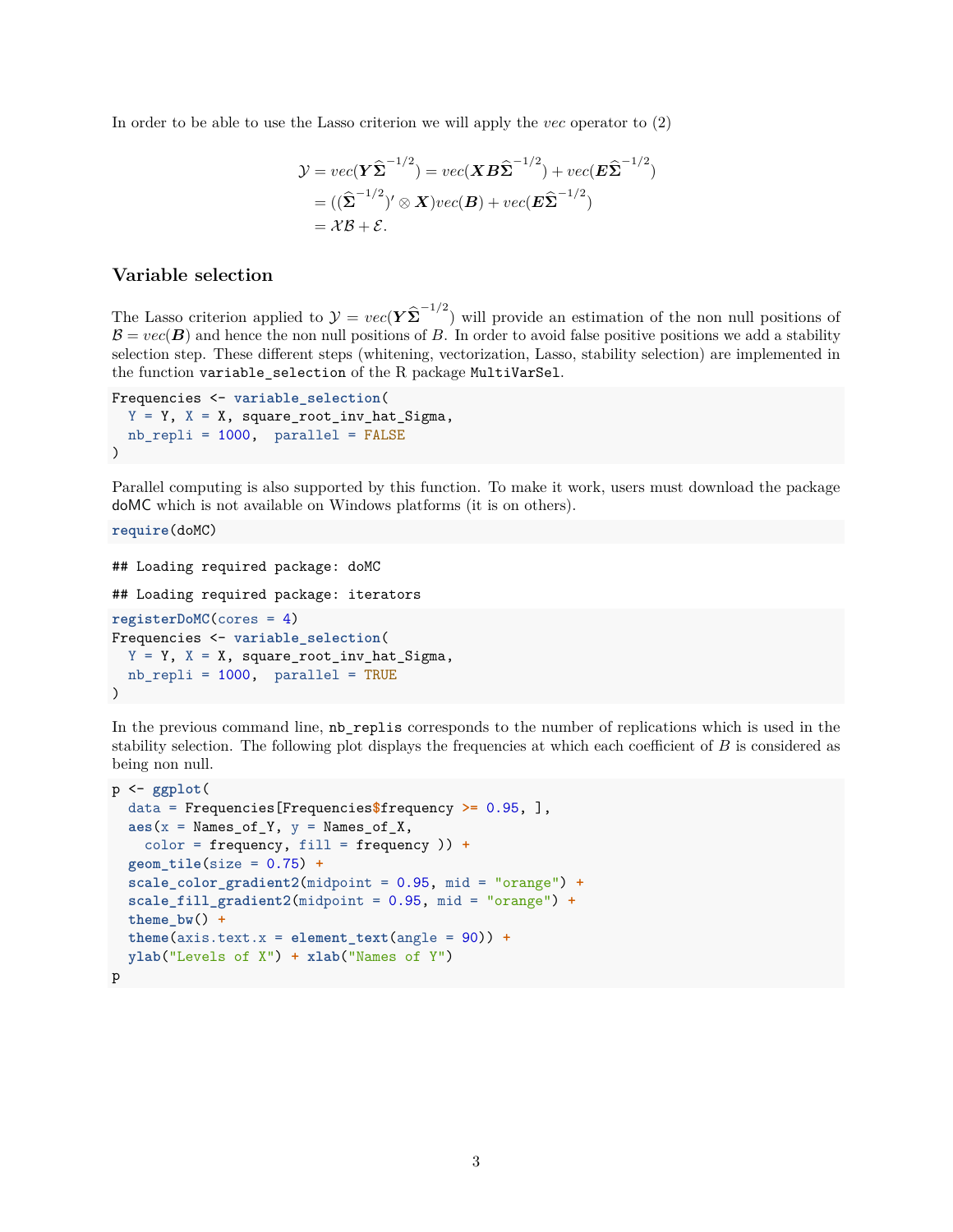

If we take a threshold of 0.95, meaning that we keep as non null values only the ones that are considered as non null in more than 95% of the times we have a True Positive Rate equal to 1 and a False Positive Rate equal to 0.

### **An exemple in metabolomics**

In this section we study a LC-MS (Liquid Chromatography-Mass Spectrometry) data set made of African copals samples. The samples correspond to ethanolic extracts of copals produced by trees belonging to two genera Copaifera (C) and Trachylobium (T) with a second level of classification coming from the geographical provenance of the Copaifera samples (West (W) or East (E) Africa). Since all the Trachylobium samples come from East Africa, we can use the modeling proposed in [\(1\)](#page-0-0) where *X* is a one-way ANOVA design matrix with 3 levels. Our goal is to identify the most important features (the  $m/z$  values) characterizing the different levels. In order to speed up the computation time, we decided to only study the 200 first columns of the responses matrix.

**data**("copals\_camera") Y <- **scale**(Y[, 1**:**200])

In order to analyze the whole responses matrix the last command line has to be replaced by

Y <- **scale**(Y)

We build the design matrix as follows

X <- **model.matrix**(**~** group **+** 0)

We start by computing the residuals of the one-way ANOVA model.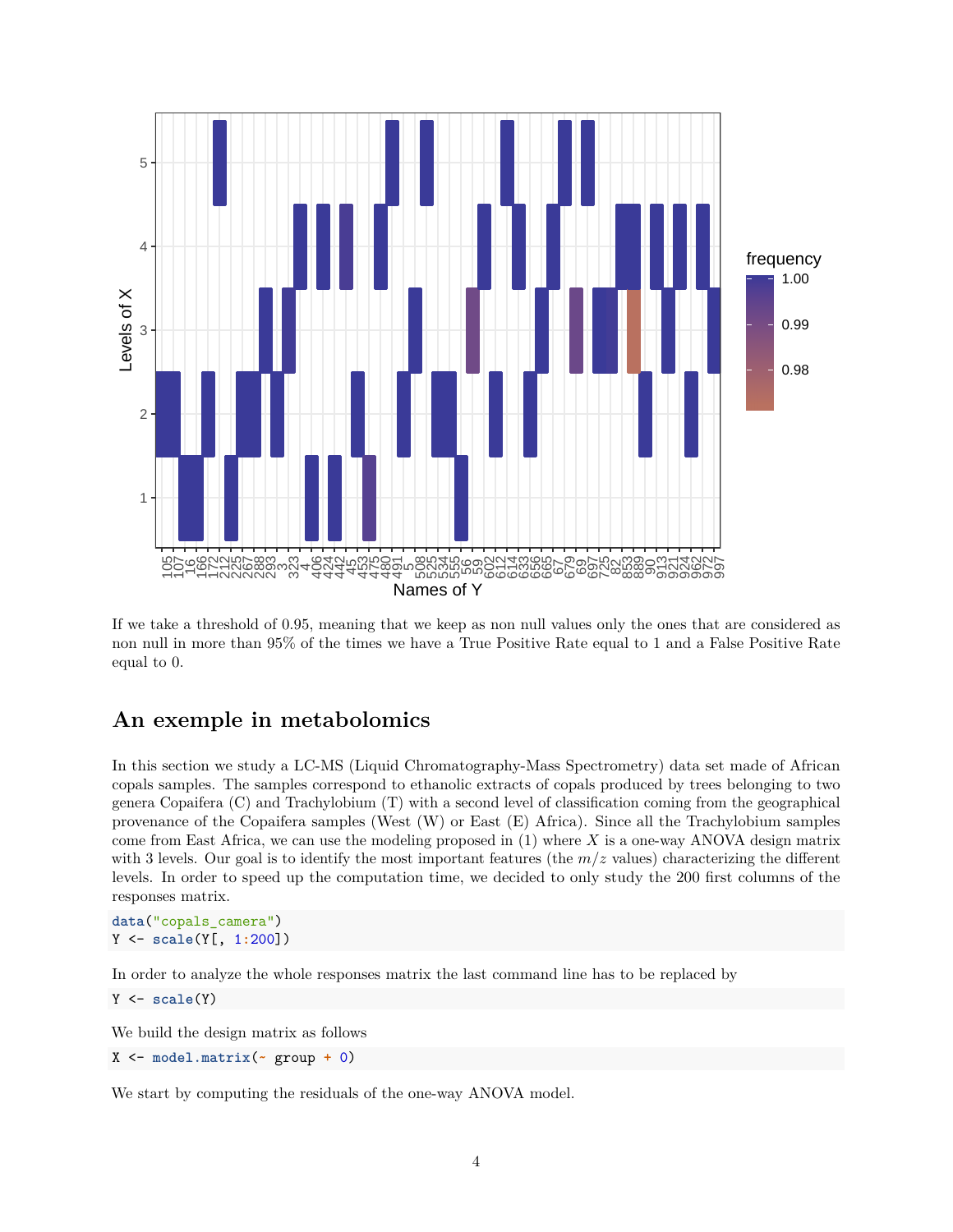E\_hat <- **residuals**(**lm**(**as.matrix**(Y) **~** X **+** 0))

Then we test if the columns of the residuals are independent using the Portmanteau test.

**whitening\_test**(E\_hat)

## [1] 5.676735e-229

The *p*-value is smaller than 0.05 and thus the hypothesis that each row of *E* is a white noise is rejected. We try our different covariance modellings for the residuals and see if one manages to remove the dependence among the columns of the residuals matrix by using a Portmanteau test.

```
whitening_choice(E_hat, c("AR1", "nonparam", "ARMA"), pAR = 1, qMA = 1)
```
## Pvalue Decision ## AR1 0 NO WHITE NOISE ## nonparam 0.992 WHITE NOISE ## ARMA 1 1 0.653 WHITE NOISE

From this result, we observe that the non parametric modelling is the only one which removes the dependence.

In this application, the design matrix *X* is the design matrix of a one-way ANOVA. In that scenario we recommend to use the argument group = "your qualitative variable" in the variable\_selection function. This argument will ensure that in the cross-validation the different fold are homogeneously distributed among the levels of the qualitative variable.

```
S12_inv <- whitening(E_hat, "nonparam", pAR = 1, qMA = 0)
Frequencies <-
  variable_selection(
    Y = Y,
    X = X,
    S12_inv,
    nb_rep1i = 1000,parallel = TRUE
 )
```
The following plot displays the selected coefficients in *B* that is the selected features (*m/z* values) characterizing the different levels when the threshold is equal to 0.999.

Frequencies**\$**Names\_of\_Y <- **as.numeric**(**gsub**("X", "", Frequencies**\$**Names\_of\_Y))

```
p <- ggplot(
  data = Frequencies[Frequencies$frequency >= 0.999, ],
  aes(x = Names_of_Y, y = Names_of_X, color = Names_of_X, fill = Names_of_X)) +
  geom_point() + theme_bw() +
  theme(text = element_text(face = "bold", size = 12))
p
```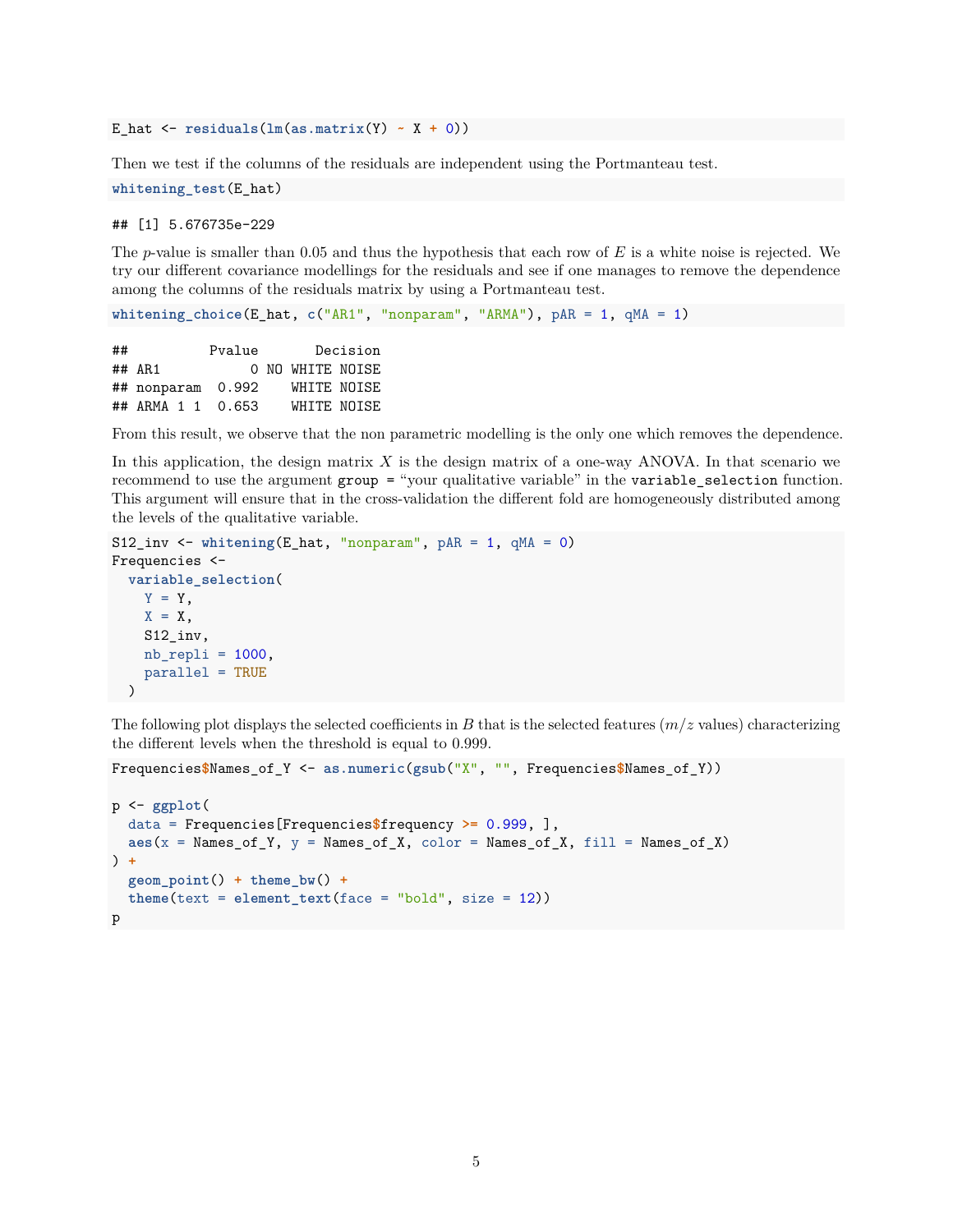

## **Session Info**

```
## R version 3.5.2 (2018-12-20)
## Platform: x86_64-pc-linux-gnu (64-bit)
## Running under: Ubuntu 16.04.6 LTS
##
## Matrix products: default
## BLAS: /usr/lib/libblas/libblas.so.3.6.0
## LAPACK: /usr/lib/lapack/liblapack.so.3.6.0
##
## locale:
## [1] LC_CTYPE=fr_FR.UTF-8 LC_NUMERIC=C
## [3] LC_TIME=fr_FR.UTF-8 LC_COLLATE=fr_FR.UTF-8
## [5] LC_MONETARY=fr_FR.UTF-8 LC_MESSAGES=fr_FR.UTF-8
## [7] LC_PAPER=fr_FR.UTF-8 LC_NAME=C
## [9] LC_ADDRESS=C LC_TELEPHONE=C
## [11] LC_MEASUREMENT=fr_FR.UTF-8 LC_IDENTIFICATION=C
##
## attached base packages:
## [1] parallel stats graphics grDevices utils datasets methods
## [8] base
##
## other attached packages:
## [1] doMC_1.3.5 iterators_1.0.10 ggplot2_3.1.0 MultiVarSel_1.1.3
## [5] glmnet_2.0-16 foreach_1.4.4 Matrix_1.2-14
```